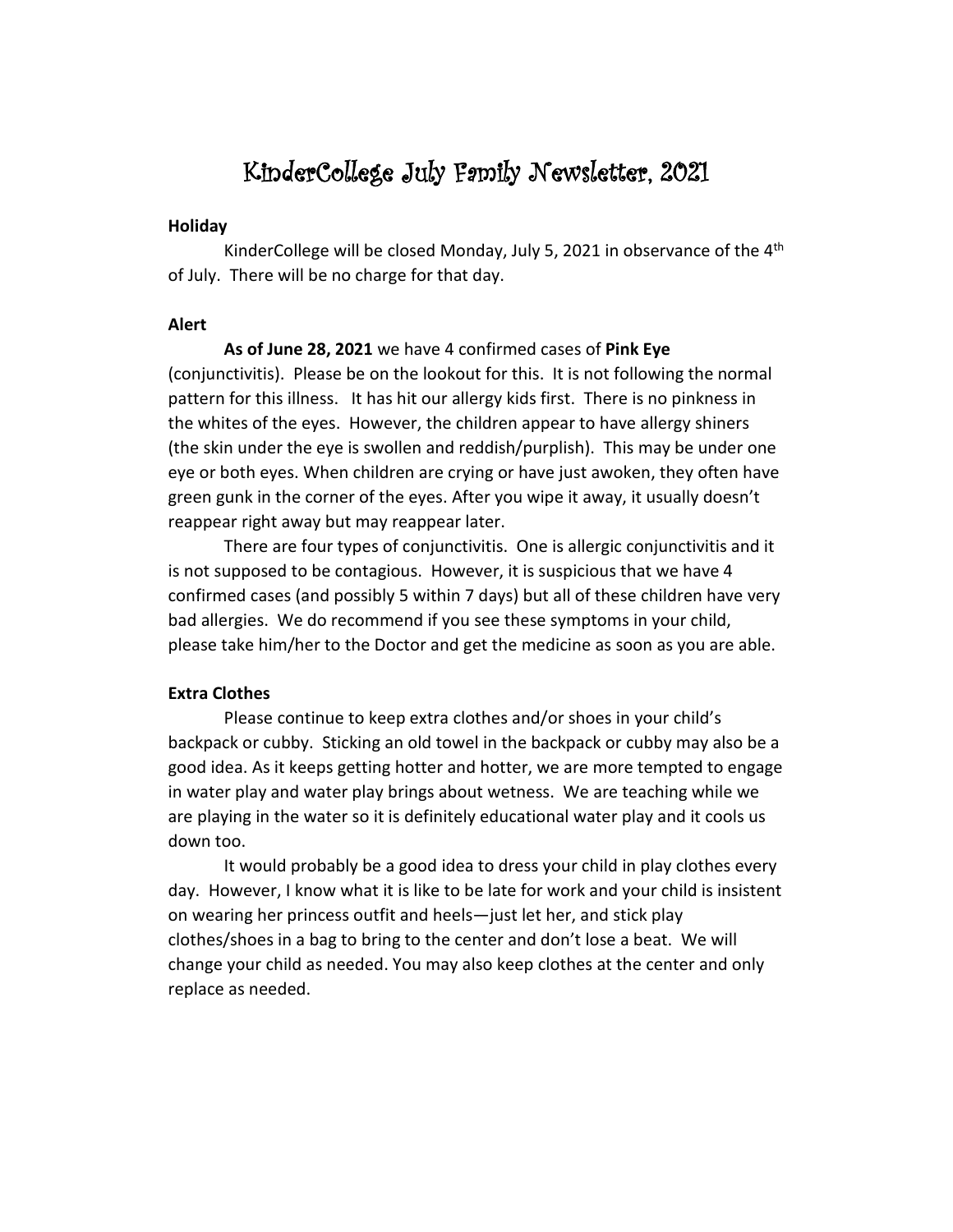#### **Covid-19 Regulations Easing Up**

The Governor has lifted many of the Childcare Covid-19 regulations within the last couple of weeks. At first we were keeping many of the precautions in place because we had been able to stay healthy at work so well and we wanted to keep that up! However, we have decided to relax a few things.

Unless we are re-mandated to do otherwise, we will no longer wear masks or ask families to wear masks when they drop off and pick up children. However, there are some things we will keep doing at least for the time being. We will continue to:

### • **Keep the front doors locked**

Keep knocking when you do not see anyone in the front office. If no one comes, walk to the outside side-door of your child's room to be let in. We do not plan for this to happen often but it is a good alternative if no one is available to come to the front door.

- **Sign your child in and out at the front desk in the foyer**
- **Take temperatures and complete a health check on each child each morning**. We like to know this information each day but if we are having a hectic morning or are short staffed, we will still be in compliance if this is not completed.

We cannot thank all of our families enough for your responsibility and care as we fought to stay well and safe during the pandemic. Your seriousness was a huge part of us staying well. I want to also thank my staff for their effort as well. We are all fully vaccinated. We are hopeful that all of you are also vaccinated. If you are still deciding if this is right for you, we hope you will reconsider for our children and all the children you come in contact with.

### **Fiscal Years**

Most schools and colleges have their yearly budgets running from July  $1<sup>st</sup>$ to June  $31<sup>st</sup>$  of the next year instead of the calendar year. Since we are affiliated with both BCPSs and ACTC, our budget also follows those dates of July 2021 to June 2022. So we will be having some changes starting July 1, 2021 (which is coming very soon). Below are a few items that could affect you.

#### **Vacation Weeks**

We went to full-time childcare with payments of \$125.00 a week, with no part time childcare in the fall of 2020. There are discounts for ACTC students and staff, as well as BCPS staff. Since you pay whether your child is here or not, we decided that it was fair to offer 2 weeks of non-tuition vacation per year. So each family qualifies for vouchers good for two tuition-free weeks between July  $1<sup>st</sup>$ , 2021 and June 30<sup>th</sup>, 2022.